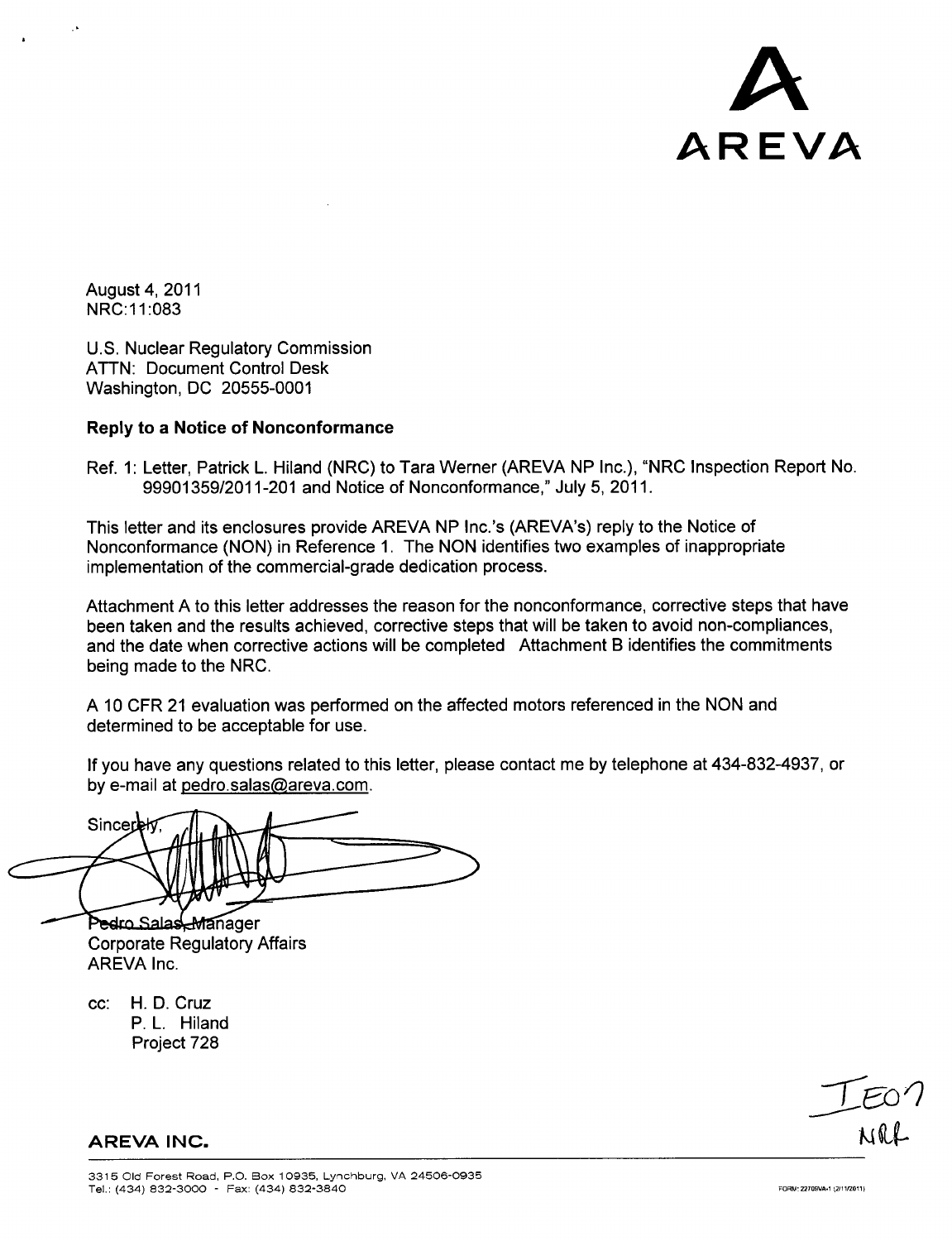#### Attachment A

## **INSPECTION** REPORT **NUMBER 99901359/2011-201** REPLY TO **NOTICE** OF **NONCONFORMANCE**

#### **I.** Restatement of Notice of Nonconformance **99901359/2011-201**

**A.** Criterion VII, "Control of Purchased Material, Equipment, and Services," of Appendix B to **10** CFR Part 50, states in part that, "Measures shall be established to assure that purchased material, equipment, and services, whether purchased directly or through contractors and subcontractors, conform to the procurement documents. These measures shall include provisions, as appropriate, for source evaluation and selection, objective evidence of quality furnished by the contractor or subcontractor, inspection at the contractor or subcontractor source, and examination of products upon delivery."

Section 7, "Control of Purchase Material, Items and Services," of AREVA Inc. Quality Assurance Program 56-9141754-000, dated August 15, 2010, states in part that; "This section governs the control of purchased safety-related materials, items and services including source evaluation and selection, source inspection, and receiving inspection in accordance with regulatory and contract requirements. This section complies with Section VII of 10 CFR 50, Appendix B, Control of Purchased Material, Equipment, and Services and Requirement 7, Control of Purchased Items and Services, ASME NQA-1 1994, 2000, 2004, and 2008 with 2009 addenda."

AREVA Document 54-1218521-009, "Verification Criteria for Flowserve/Limitorque Replacement Parts, Motors & Actuators," dated March 16, 2010, Section II, "General" paragraph A, states in part that:

"In addition to the individual criteria identified in Section V and where individual criteria has not been established for a particular item, all items will require the following verification, to be documented on a Quality Control Surveillance Report (QCSR-Form 21166)."

Contrary to the above, as of June 8, 2011:

AREVA's controls for the procurement of a Peerless-Winsmith (Peerless) motor ordered by Cooper Nuclear Station under Purchase Order No. 4500129677 were inadequate:

- 1. AREVA document 54-1218521-009 failed to ensure that equipment purchased through a contractor conformed to the PO by verifying that Flowserve-Limitorque had appropriate provisions for the commercial-grade dedication of a Peerless motor. Specifically, AREVA's audit of the contractor's dedication did not verify that the critical characteristics of the following components were verified; 1) varnish, 2) commutator, and 3) springs.
- 2. AREVA's visual source inspection of the Peerless motor from Flowserve-Limitorque was inadequate. Specifically, the source inspection failed to note a number of discrepancies subsequently identified by the licensee. These discrepancies included: areas where the paint was touched up; there was surface rust on the flange; and exposed threaded ends that were worn away due to excessive shot blasting to the extent that there were marginal threads remaining.

This issue has been identified as Nonconformance 99901359/2011-201-01.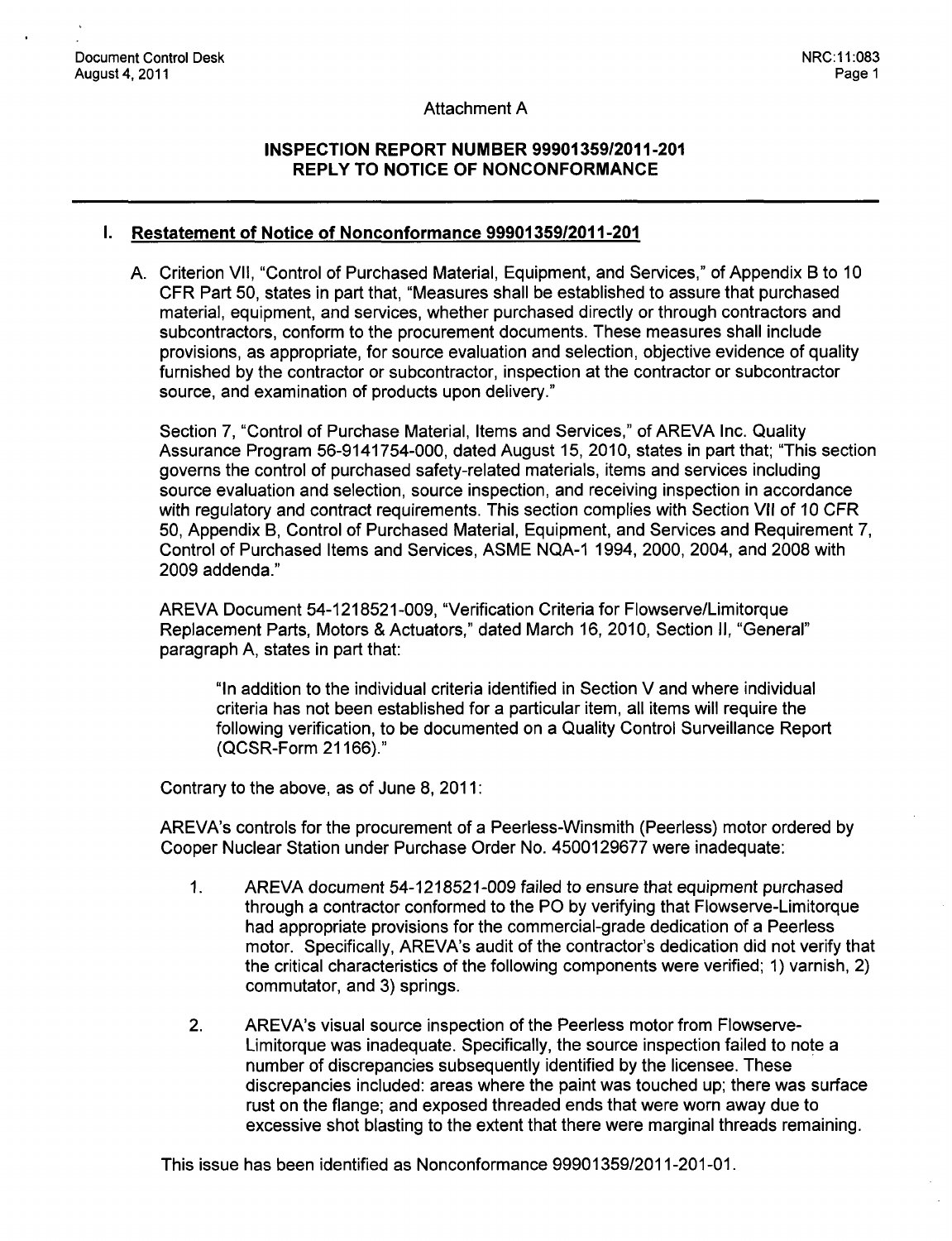Attachment A

## **II.** AREVA's **Reply** to the Notice of Nonconformance

#### **(1)** Reason for the Nonconformance

The reason for the nonconformance was human error. This error did not result from the misapplication of a good rule (i.e. procedure requirement), but rather the knowledge relevant to this commercial dedication activity was incomplete.

For NRC NON Item A.1, the AREVA auditor that reviewed the Flowserve Commercial Grade Survey of Peerless-Winsmith found that the survey did address the critical characteristics that were delineated by the applicable inspection procedure which included: verification of test voltage on motor test data; verification of full load speed (RPM) on motor test data; verification of full load current (amperes) on motor test data; material verification and lot control.

Because the AREVA auditor found that the Flowserve Commercial Grade Survey of Peerless-Winsmith addressed the critical characteristics that were delineated in the inspection plan (IP), the AREVA auditor did not pursue a review of the technical documents listed in the Reference section of the IP and subsequently missed the opportunity to identify that critical characteristics listed in the technical documents were not included in the IP.

For NRC NON Item A.2, AREVA concurs that the source inspection should have identified and reported the thread degradation resulting from the bead blasting and the oxidation/surface rust on the flange, if the condition existed at the time of the inspection.

The AREVA source inspectors considered the conditions observed by the Licensee to be cosmetic in nature and therefore did not identify the conditions on the receipt inspection report.

In addition, the inspection requirements in the receipt inspection procedure/checklist did not provide detail regarding requirements for reporting oxidation/rust, the conditions of the threads and conditions that distract from the appearance.

Finally, surveillance of Flowserve manufacturing activities was limited to the performance of the final source inspections. No surveillance of in-process manufacturing activities was required by the surveillance inspection plan.

#### (2) Corrective Steps that Have Been Taken and the Results Achieved

#### NRC **NON** Item **A.1**

AREVA issued a Condition Report to address the issues identified in the NRC Notice of Nonconformance.

The individual involved in this nonconformance has been counseled by AREVA management on the proper auditing techniques for commercial grade dedication (CGD).

In order to reduce the human error risk, AREVA conducted an indoctrination of the event on July 22, 2011 that included emphasis on auditing techniques, audit preparation, and review of NRC IN 2011-01, "Commercial-Grade Dedication Issues Identified during NRC Inspections."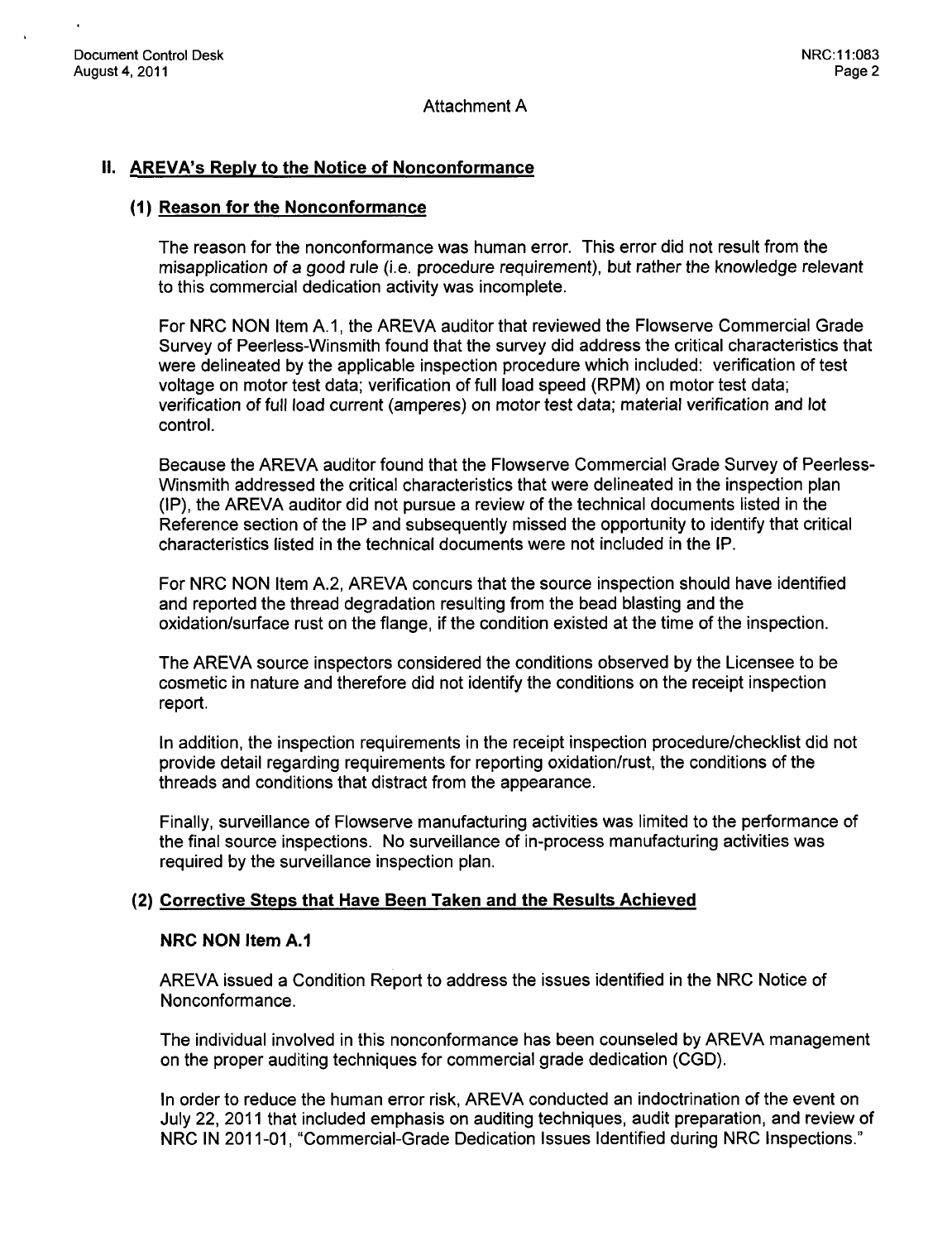## Attachment A

Discussions were also held during this indoctrination on various experiences related to CGD for the applicable personnel in the Quality Programs organization.

To ensure more effective and comprehensive audits, AREVA released an Operating Instruction **(01)** on July 29, 2011 to establish expectations for pre-audit briefings for internal, supplier, customer, and third party audits.

Collectively, indoctrination, release of the **01,** and management oversight will increase the effectiveness and comprehensiveness of audits and reduce the risk of future human errors.

#### NRC **NON** Item **A.2**

AREVA issued a Condition Report to address the issues identified in the NRC Notice of Nonconformance.

Applicable AREVA inspectors were briefed on the event and instructed to identify acceptable items where appearance could result in questioning the acceptability of the product.

Individuals involved in this nonconformance have been counseled by AREVA management.

Enhancement of inspection activities will result in more effective and comprehensive supplier oversight.

#### **(3)** Corrective Steps that Will Be Taken to Avoid Further Non-compliances

#### NRC **NON** Item **A.1**

AREVA will evaluate additional supplier procurement controls pertaining to Flowserve by August 31, 2011.

AREVA will evaluate additional supplier procurement controls pertaining to approved AREVA suppliers by September 15, 2011.

AREVA will perform assessments by March 31, 2012 for three (3) suppliers who dedicate and provide items to AREVA to determine the adequacy of the supplier audits regarding CGD.

AREVA will perform a self assessment by September 15, 2011 of CGD and supplier audit procedures against NRC IN 2011-01, "Commercial Grade Dedication Issues Identified during NRC Inspections" for adequacy.

AREVA will provide CGD refresher training for all Lead Auditors by September 30, 2011.

AREVA will evaluate the CGD section of AREVA's current supplier audit checklist by September 30, 2011 for adequacy and completeness.

#### NRC **NON** Item **A.2**

AREVA will evaluate the need for additional surveillances of in-process manufacturing and inspection activities at Flowserve by October 3, 2011.

AREVA will train QA/QC Surveillance/Source Inspectors on revised criteria for inspections and surveillances by October 3, 2011.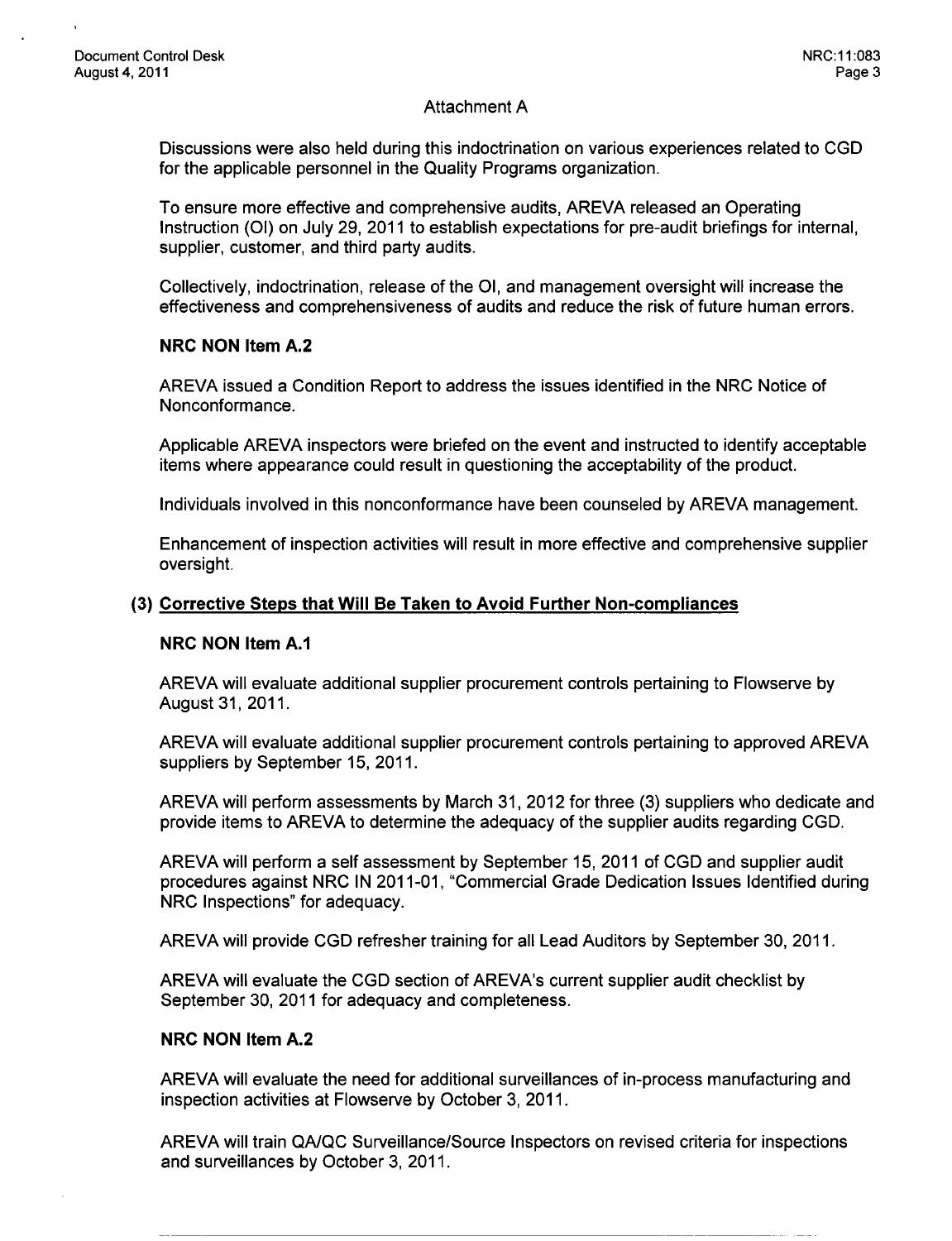$\hat{\mathbf{v}}$ 

 $\bar{z}$ 

# Attachment A

# (4) Date When Corrective Actions Will be Completed

All corrective actions will be completed by March 31, 2012.